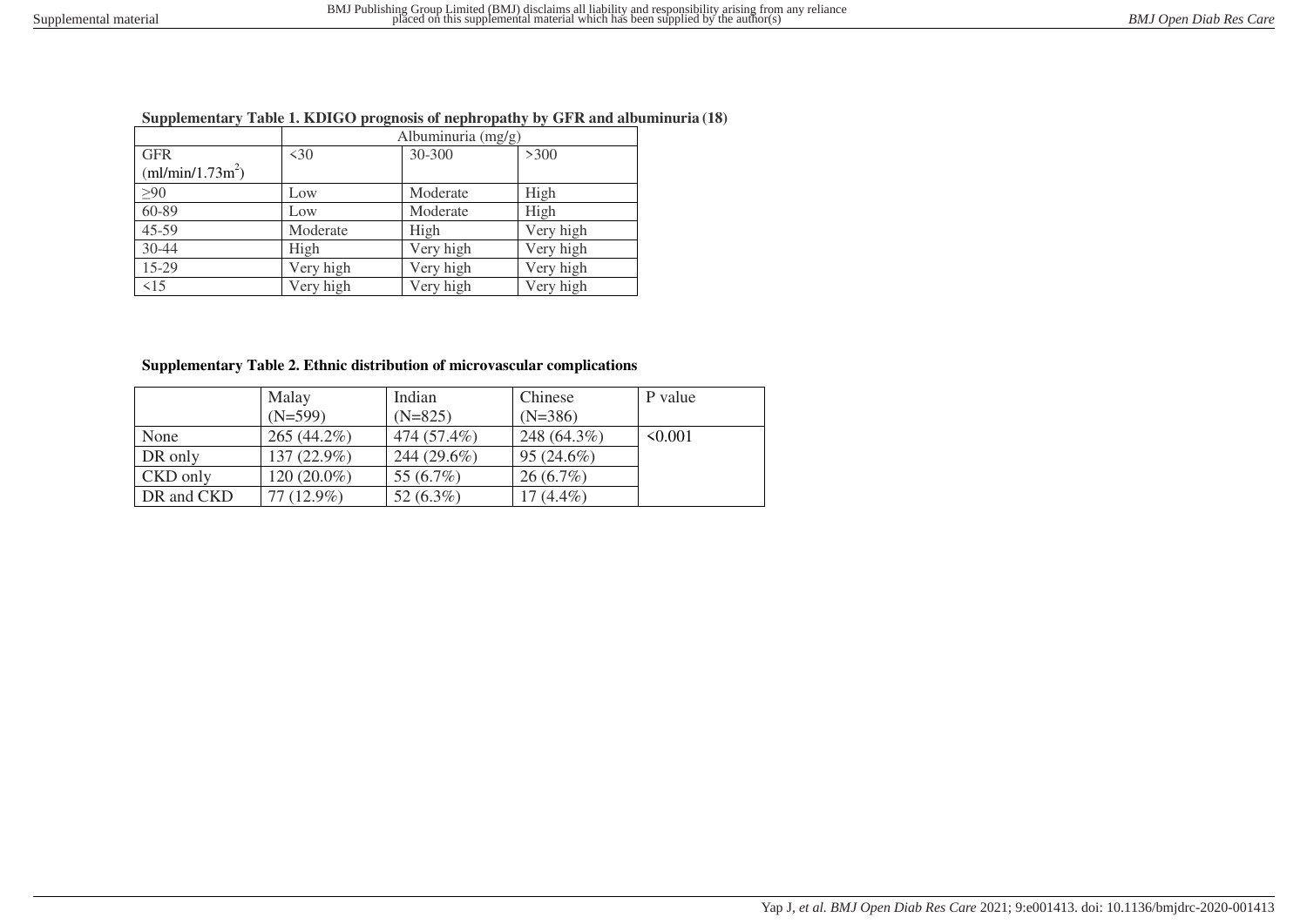|                                                      |        | All-cause mortality |          |               |              | <b>MACE</b>       |          |               |              |
|------------------------------------------------------|--------|---------------------|----------|---------------|--------------|-------------------|----------|---------------|--------------|
|                                                      | No. at | No. of              | Adjusted |               |              | No. of            | Adjusted |               |              |
| <b>Overall cohort</b>                                | risk   | events $(\% )$      | $HR*$    | 95% CI        | p-value      | events $(\% )$    | $HR*$    | 95% CI        | p-value      |
| <b>Diabetes</b>                                      |        |                     |          |               |              |                   |          |               |              |
| N <sub>0</sub>                                       | 6651   | 365 $(5.5\%)$       | Ref      |               |              | 449 (6.8%)<br>276 | Ref      |               |              |
| Yes                                                  | 1890   | 249 (13.2%)         | 1.74     | 1.45-2.08     | $\leq 0.001$ | $(14.6\%)$        | 1.64     | 1.39-1.93     | < 0.001      |
| Glycemic control $\&$<br>microvascular complications |        |                     |          |               |              |                   |          |               |              |
| Non DM                                               | 6651   | $365(5.5\%)$        | Ref      |               |              | 449 (6.8%)        | Ref      |               |              |
| None, HbA1c<8                                        | 644    | $36(5.6\%)$         | 1.08     | $0.76 - 1.56$ | 0.655        | $42(6.5\%)$       | 0.94     | $0.68 - 1.31$ | 0.718        |
| DR or CKD, HbA1c<8                                   | 358    | 63 (17.6%)          | 1.64     | 1.22-2.21     | 0.001        | 55 (15.4%)        | 1.24     | $0.92 - 1.67$ | 0.158        |
| DR & CKD, HbA1c<8                                    | 75     | 20(26.7%)           | 1.66     | 1.01-2.73     | 0.046        | $25(33.3\%)$      | 2.07     | 1.33-3.21     | 0.001        |
| None, $HbA1c28$                                      | 338    | $25(7.4\%)$         | 1.54     | $1.02 - 2.33$ | 0.041        | 52 (15.4%)        | 2.33     | 1.74-3.13     | < 0.001      |
| DR or CKD, $HbA1c28$                                 | 284    | 56 (19.7%)          | 2.56     | 1.91-3.44     | $\leq 0.001$ | 59 (20.8%)        | 2.36     | 1.78-3.12     | $\leq 0.001$ |
| DR & CKD, $HbA1c\geq8$                               | 70     | $26(37.1\%)$        | 2.82     | 1.81-4.40     | < 0.001      | 23 (32.9%)        | 2.15     | 1.36-3.41     | 0.001        |

**Supplementary Table 3. Predictors of all-cause mortality and major adverse cardiovascular events in the overall cohort** 

\*Adjusted for age, gender, race, BMI, current smoking status, systolic blood pressure, cholesterol and eGFR